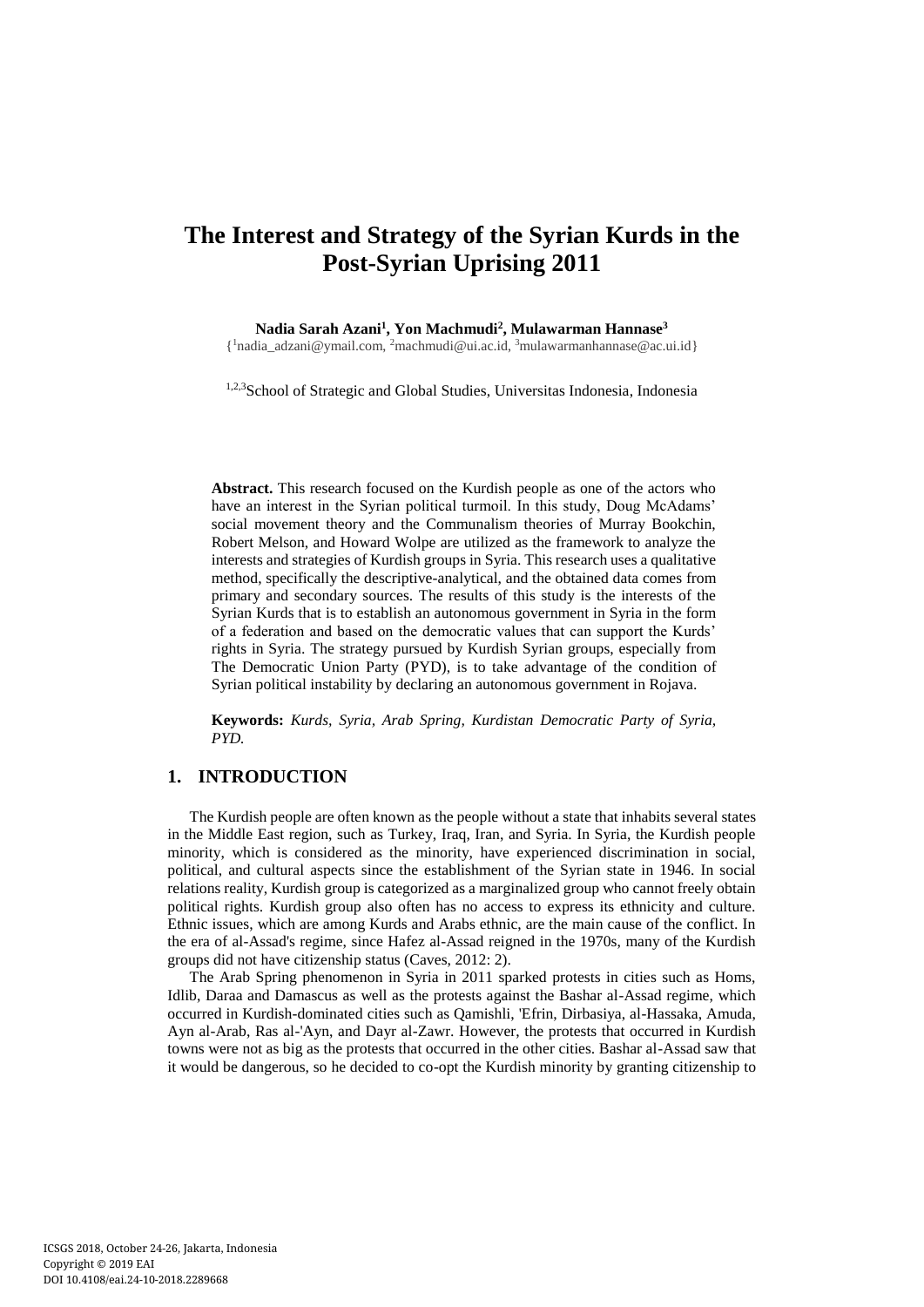200,000 of them (Hossino & Tanir, 2012: 6). The Syrian Kurds group initially wanted to join Syrian opposition group that is Syrian National Council. However, Kurdish groups actually tend to be cautious or unclear and slow to act in responding the public uprisings against the government. As the result, other Syrian opposition parties often accuse the Kurdish groups of not effectively supporting the Syrian revolutionary movement and have a special connection or interest with the Bashar al-Assad regime (Hossino & Tanir, 2012: 8). There are three major Kurdish opposition groups in Syria: first, groups belonging the Syrian Kurdish National Council that is supported by Iraqi Kurdish groups; second, groups belonging to the Syrian National Council that is supported by Turkey, the Gulf and the West States,; and, third, the one that joins the National Coordination Body for Democratic Change, which is The Democratic Union Party (PYD) affiliated with Partiya Karkeren Kurdistan (PKK) in Turkey (Hossino & Tanir, 2012: 8).

This research is important because of the complexity of the Syrian conflict that is caused by the intricateness of the multiple interests from either internal or external groups. From the perspective of opposition groups, there is still a tendency of mutual hostility between Kurds and Arabs ethnic in Syria that is caused by their unhealthy relationship. Moreover, the tendency of conflict occurrence among Kurdish groups in Syria also makes it more complex. In this research, the research question is what are the Kurds' interests in Syria after political turmoil in Syria in 2011 and the strategy pursued by the Kurds to realize their interests?

### **2. METHODOLOGY AND THEORETICAL FRAMEWORK**

#### **2.1. Methodology**

The approach used in this research is qualitative and the analysis is presented by using a descriptive-analytical method. The data collection technique is by studying the primary data sources from printed and electronic books about the development of Kurdish people in the Middle East, especially from political and social aspect as well as from secondary sources derived from books, journals, thesis, news and articles on the Internet.

#### **2.2. Theoretical Framework**

A Kurdish group is a minority group in Syria just as they are in other three countries, such as Turkey, Iraq, and Iran. Referring to aforementioned explanation, Kurdish ethnic groups often make efforts to gain rights and recognition. The struggle of the Syrian Kurds, such as the discrimination done by the regime and the Syrian Kurds' wish to establish an autonomous region, itself is an expression of class struggle concept as introduced by Karl Marx. In other words, Marx divides society into two classes, which are the bourgeoisie, the ruler of the capital, and the proletarian or the working class (Suseno 1999: 72 ). On the other hand, the concept of class struggle in Islamic Socialism is introduced by Ali Shariati. Ali divides the society into two groups, the oppressors (zalimun) and the oppressed / weak (mustadh'afin). The oppressor group is a group that possesses authority and power in society, which is the mala' group, such as the nobles and aristocrats, and mutraf groups, or the owners of capital. The oppressed group is a marginalized group consists of people whose rights are discriminated by the oppressor groups (Rahnema, 2002: 452).

The oppressed class struggle often results in mass mobilization against the oppressors. In social movement theory of Doug Mc Adams, it is mentioned that the root of the social movement is functionalism that focuses on the structural and psychological aspects can lead to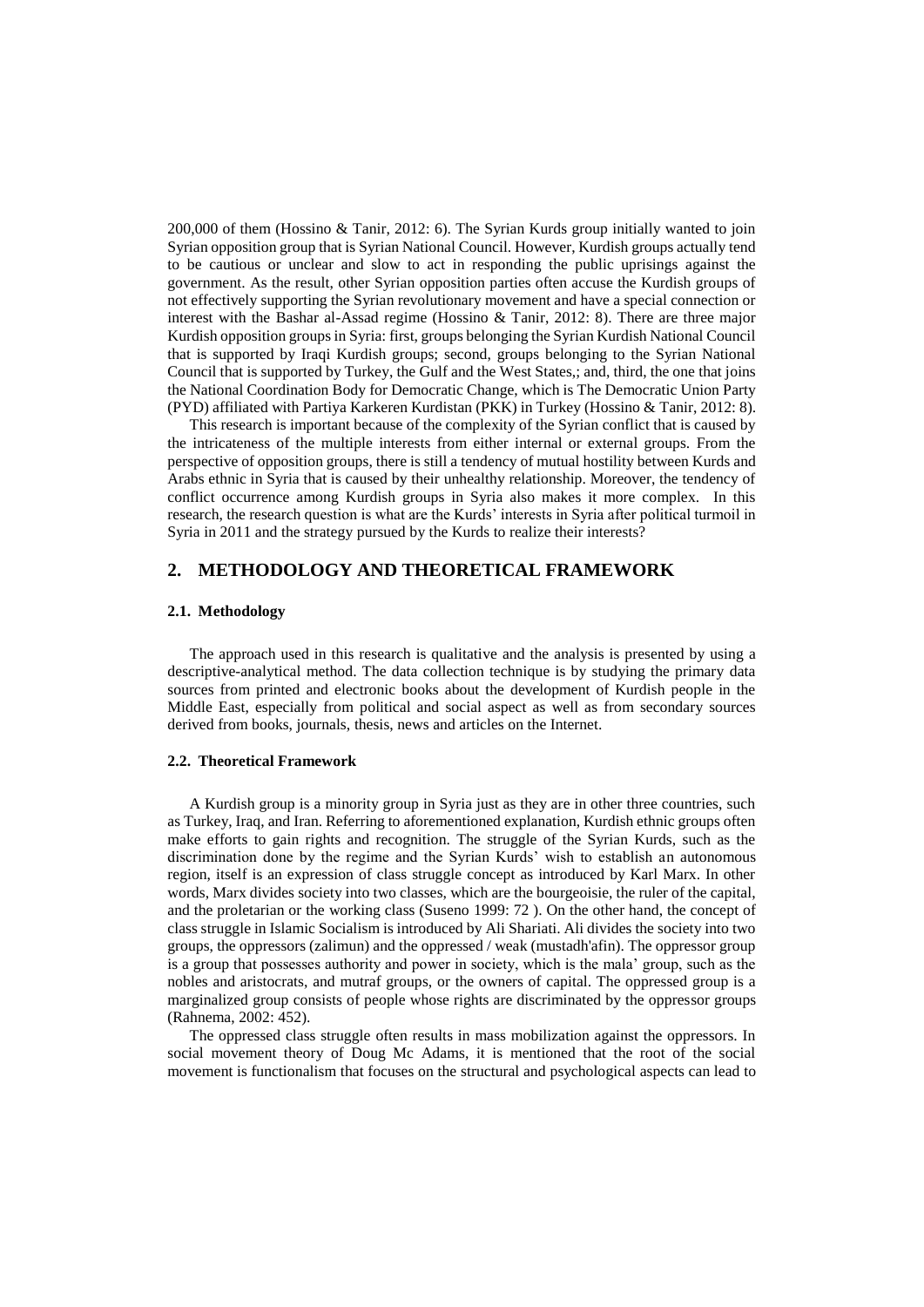the mass mobilization. The relationship between structural tension caused by industrialization, modernization, economic crisis, social inequality, and others that produce public dissatisfaction can implicate on the emergence of collective action (McAdams, 1996).

The Kurdish people struggle in Syria as a politically, economically, socially and culturally oppressed group has created a collective action aimed to change the situation, specifically, to eradicate social discrimination. The aspiration of the Syrian Kurds is to get the right to selfdetermination by being recognized as an equal group and granted access to establish their own autonomous government. This autonomous government was inspired by Democratic Confederalism ideology initiated by Abdullah Ocalan, PKK leader in Turkey, who insists that one of the rights to self-determination for society is the ability to run their own government (Ocalan, 2011: 33). The Democratic Confederalism concept, which is in line with Communalism theory initiated by Murray Bookchin, is a critique of hierarchical governance and capitalistic society as a source of inequality in social life aspects, including economic and political systems (Bookchin, 2006: 102). Communalism, as an alternative to the monopolistic government system, offers a form of federation that runs by local people (Bookchin, 2006: 100). Aside from being an alternative government theory offered by Bookchin, according to Robert Melson and Howard Wolpe (1970), Communalism is a political group that has some characteristics. First, the form of membership is based on the similarity of culture and identity; second, tend to be more differentiated in terms of status and power than to other community groups; third, politically, the demands put forward tend to be different so that it grows a desire for separation and becomes a threat to other society (Melson & Wolpe, 1970: 1112-1113).

# **3. UNDERSTANDING OF THE KURDISH PEOPLE IN THE MIDDLE EAST.**

The Kurdish people or Kurds belong to the Medes tribe that came to Persia (Iran) from the Central Asia region. The Kurds dominated the Persian mountains from 614 to 550 BC. Fourteen centuries later, they embraced Islam after the arrival of the Islamic Arabian forces that came from the mainland into the Persian mountains (Sihbudi, 1991: 136). The Kurdistan region, or the land of the Kurds, is now under the rule of several countries. The northern Kurdistan region is under the rule of Turkey with an area of 194,000 square kilometers, the eastern Kurdistan region is under the rule of Iran with an area of 125,000 square kilometers, the southern Kurdistan region is under the rule of Iraq with an area of 72,000 square kilometers, the area of western Kurdistan is under the rule of Syria with an area of 18,000 kilometers, and the Kurdistan region of Armenia and Azerbaijan with an area of 18,000 square kilometers. Before the World War I, the Kurdistan region was under the reign of two great kingdoms, which are Persian Empire and Ottoman Turkish Dynasty (Gunter, 2004: 197).

The Kurds have long been fighting for the right to self-determination along with the growth of nationalism ideology in their midst. The Kurdish had fought in 1880 when a rebellion led by Kurdish leader, Shaykh Ubaidullah, in the Hakari Province that was under the Ottoman Turks Dynasty reign (Sahide, 2013: 141). However, the Kurds had helped the Ottoman Turks in expanding their territory to Vienna (Jamaludin, 2001: 32). Despite the Sevres Treaty in 1920 which guaranteed the establishment of an independent state of Kurdistan, in reality, it was never realized (Sahide, 2013).

The struggle of the Kurds to gain autonomous territory still continues until today. In Iraq, the Kurds struggle began in 1923 and led by Ahmad Barzani and Mustafa Barzani. This struggle is organized under a political party called Kurdish Democratic Party (KDP) (Sihbudi, 1991: 137). In 1992, the Kurdistan Regional Movement (KRG) was established and held a semi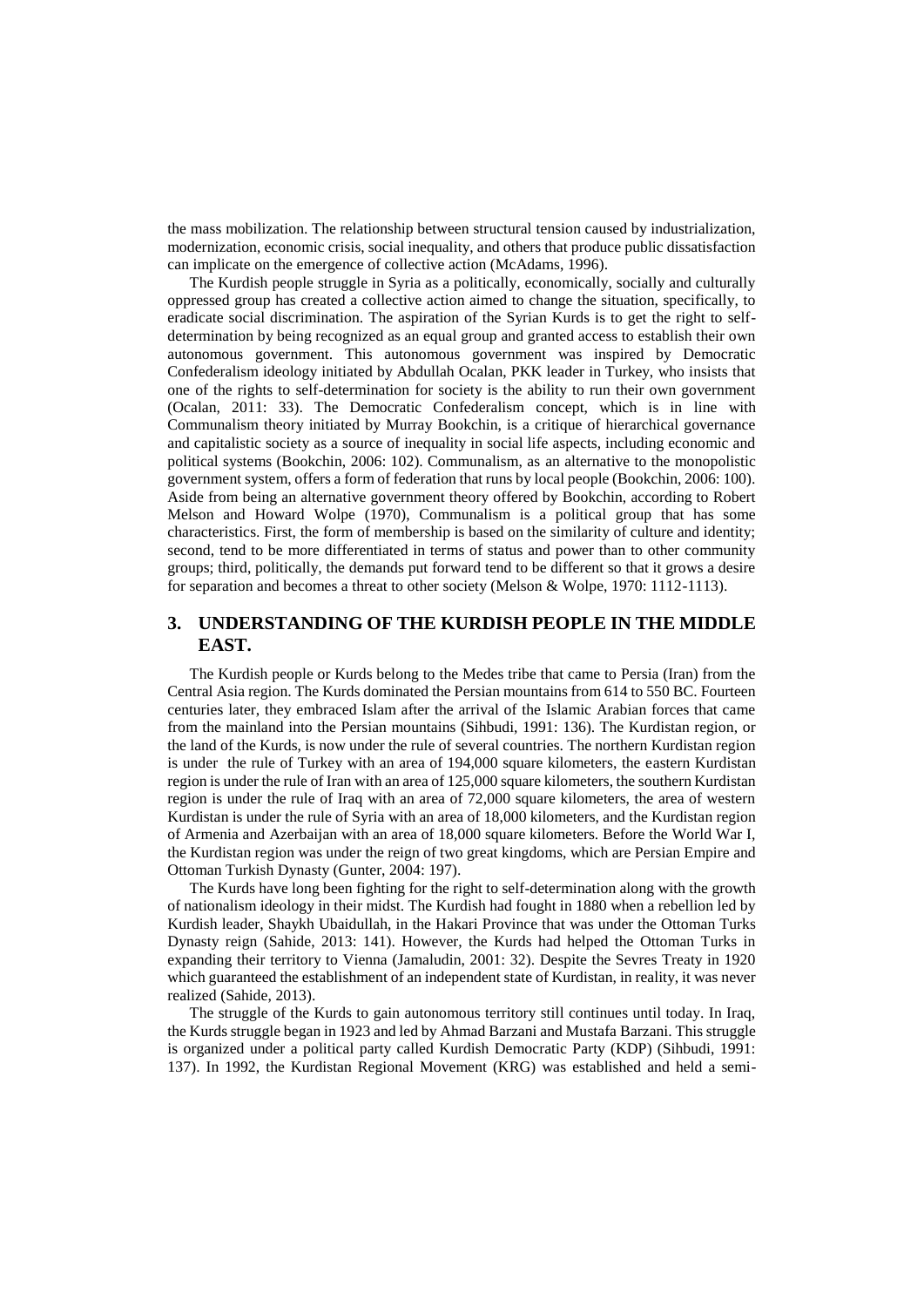autonomous government in the Iraqi Kurdistan region. The existence of KRG is recognized in 2005. The current KRG president, Massoud Barzani, is a descendant of Ahmad Barzani and Mustafa Barzani (Broker, 2016: 9-11). The Iraqi Kurds success in establishing an autonomous government has an impact on the success of the KRG in developing the broader energy sector. Also, international oil companies begin to invest in Iraqi Kurdistan region. KRG also managed to build a gas pipeline infrastructure in its development. Cooperation with other countries is also started, even with Turkey (Broker, 2016: 11).

The Kurds rebellion in Turkey to get away from Turkey began in 1925 and led by Kurds religious leader, Said Shaykh, but was successfully thwarted by the Turkish government and military (Jamaludin 2001: 33). In 1970, the Kurdish Turks established the Partiya Karkeren Kurdistan (PKK) that perpetrated threats and separatist actions massively in the 1980s (Jamaludin, 2001: 41). In Iran, in 1942, the Kurdish Communist Party of Iran (Komola) that was the first political party formed by the Iranian Kurds was established. In 1945, the Kurdistan Democratic Party of Iran emerged and incorporated all Kurdish movements, including Komola, and proclaimed the establishment of "The Republic of Mahabad" with its president Qazi Muhammad. In 1946, Pahlavi Dynasty disbanded the Republic of Mahabad and executed its leader (Sihbudi, 1991: 137). On the Iranian Islamic Revolution in 1979, Iranian Kurds who politically favored Khomeini demanded the autonomy of the Kurdistan province, the elimination of discrimination in obtaining employment, and a fair share of the oil mining yields. However, the Iranian government did not grant these demands and, as the result, Iran Kurdish support to the government politically was ended (Sihbudi, 1991: 139).

Geographically, Kurdistan is a fertile region that rich of natural resources. Agriculture with profitable economic value and the best tobacco production is located in the Kurdistan region of Turkey and Iraq. River water resources are also abundant in the Kurdistan region of Turkey, while oil resources are abundant in the Kurdistan region of Iraq and Iran (Gunter, 2004: 199). This wealth becomes an important highlight of these countries national interests. Turkey needs the Iraq oil resource while Iraq needs the Euphrates and Tigris river water resources and both resources are widely available in the Kurdistan region (Knappert 1993: 70). Therefore, the sovereign states of the Kurdistan region are responsible for safeguarding its sovereignty from the Kurds' separatist action.

# **4. THE SYRIAN KURDS STRUGGLE TO FIGHT AGAINST THE DISCRIMINATION OF THE AL-ASSAD REGIME**

The end of the French mandate on Syria in 1944 had initiated the discrimination against the Kurds who settled in Syria. Under the French mandate, the Kurds were treated equally with the Syrian Arabs, marked by the success of several Kurdish figures who were recruited by France to occupy important positions in politics (Albarazi, 2013: 13). At the same time, the Pan-Arabism ideology, which began to bloom and became the foundation of the formation of the United Arab Republic that united Syria and Egypt in 1958, continued until Syria declared itself as the Syrian Arab Republic in 1973.

Although the Kurds population in Syria has reached more than 12 percent of the Syria population, in the 1973 constitution, it was explicitly mentioned that the Syrian inhabitant was Arab people. The Kurds were not recognized as ethnic minorities in Syria and were forbidden to practice culture and tradition freely. Arabization policy for Kurdish people in Syria was carried out with forced assimilation and the non-recognition of their natural identity in Syria (Montgomery, 2005: 7-8). The Arabization policy was the government attempt to curb the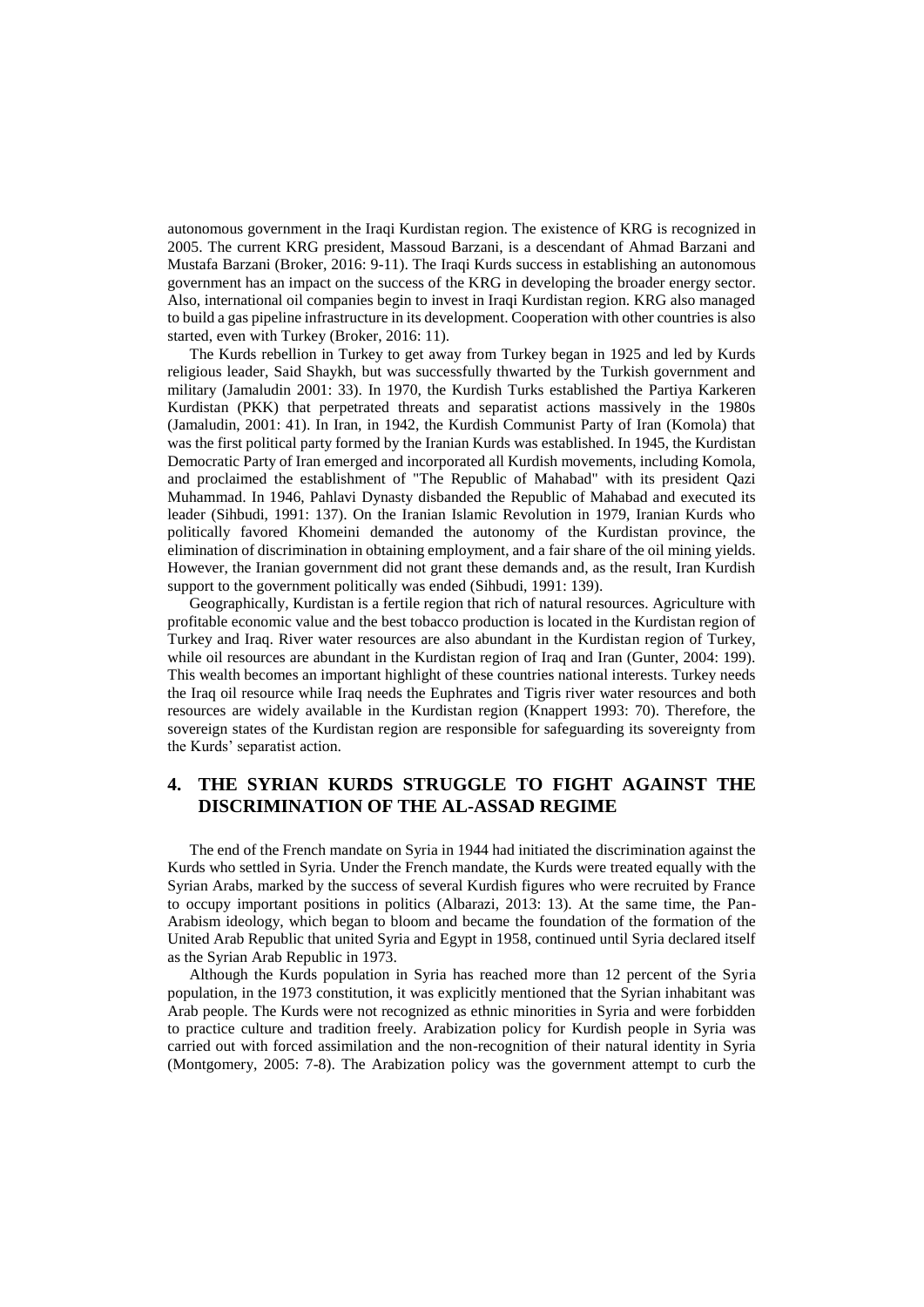possibility of a revolt from the Syrian Kurds that was inspired by the Barzani group in Iraq. Then, the Syrian government restricted the Syrian Kurds access to control the economic sectors and other national resources and sought to separate them from Iraq Kurdish and Turkey Kurdish (Montgomery, 2005: 11). The political, social and economic rights of the Syrians Kurdish were limited by the difficulty in obtaining the right to citizenship, employment, education, and so forth (Montgomery, 2005: 14).

In 1962, the Syrian government held a population census in the Kurdish-dominated al-Hassakah province. The policy was held during the power transition period from the United Arab Republic to the Baath regime, which ruled until today (Albarazi, 2013: 15). The rationale for the census was the proliferation of Kurdish migration from other regions illegally, especially from Turkey since 1945; the census was needed to identify those who later inhabited several cities in Syria (Albarazi, 2013: 15). In the census, the Kurds must show evidence of having inhabited Syria since 1945 to obtain Syrian citizenship status. As a result, about 120,000 Kurds had lost their citizenship rights because they could not provide such evidence (Albarazi, 2013: 16).

In the cultural sphere, the language used by Syrian Kurds, which is Kurmanji, is not recognized as an official language. Teaching the Kurdish language is also prohibited in educational institutions (Montgomery, 2005: 15). Prohibition of speaking Kurdish, such as in public, at work, even singing Kurdish-language songs at weddings, is imposed. There is also prohibition to name Kurdish children with other than Arabic names and should set up business and residential areas in Arabic. The Kurds New Year Celebration, which is called Newruz and celebrated every 21 March, is also prohibited. The Arabization policy that is enforced toward Syrian Kurds aims to eliminate the historical aspects associated with the Kurds in Syria (Montgomery, 2005: 16-17).

The Syrian Kurds political activity and anything related to the Kurds' interests is illegal. Nevertheless, there are about 13 political parties and Kurdish interest groups in Syria that seek to voice their demand for human rights and to demand for the eradication of discrimination (Montgomery, 2005: 17). However, these activities often lead to detention and security forces are also involved. The detention also applies for Syrian Arabs who work as journalists and human rights activists who focus on Kurdish issues (Lowe, 2011: 5). Among the activities related to the interests of the Kurds, on December 10, 2002, coinciding with International Human Rights Day, about 200 Kurds demonstrated in front of the Syrian parliament building; they voiced several demands, such as demanding the citizenship right, the elimination of discrimination and the prohibition of teaching language and culture of the Kurds, and demanding the uphold of human rights in Syria (Tejel, 2009: 113).

In 2003, the changing of political situation in Iraq with the ends of Baath regime in Iraq, and the start of a new hope for the Iraqi Kurds, such as being recognized as a national group, recognition of Kurdish as the official language, and allowing the Iraqi Kurds to exercise cultural rights in 2004, have inspired the Syrian Kurds to fight (Montgomery, 2005: 19). One year later that is on March 12, 2004, a massive mass demonstration took place in Qamishli and demanding the abolition of discrimination against the Syrian Kurds that has been happening for decades. The protests spread to cities, such as Kobane, Aleppo, and Damascus, and resistance from Syrian armed forces is inevitable. The demonstrations that began in Qamishli have become the Kurds first time in conducting massive demonstrations across Syria (Tejel, 2009: 108).

The journey of the Syrian Kurds in demanding their rights have been formally initiated with the establishment of the Kurdistan Democratic Party of Syria (KDP-S) by Osman Sabri with several Kurdish politicians in 1957 (Hevian, 2013: 2). The KDP-S is affiliated with the Kurdistan Democratic Party of Iraq (KDP) in Iraq and the Kurdistan Democratic Party of Iran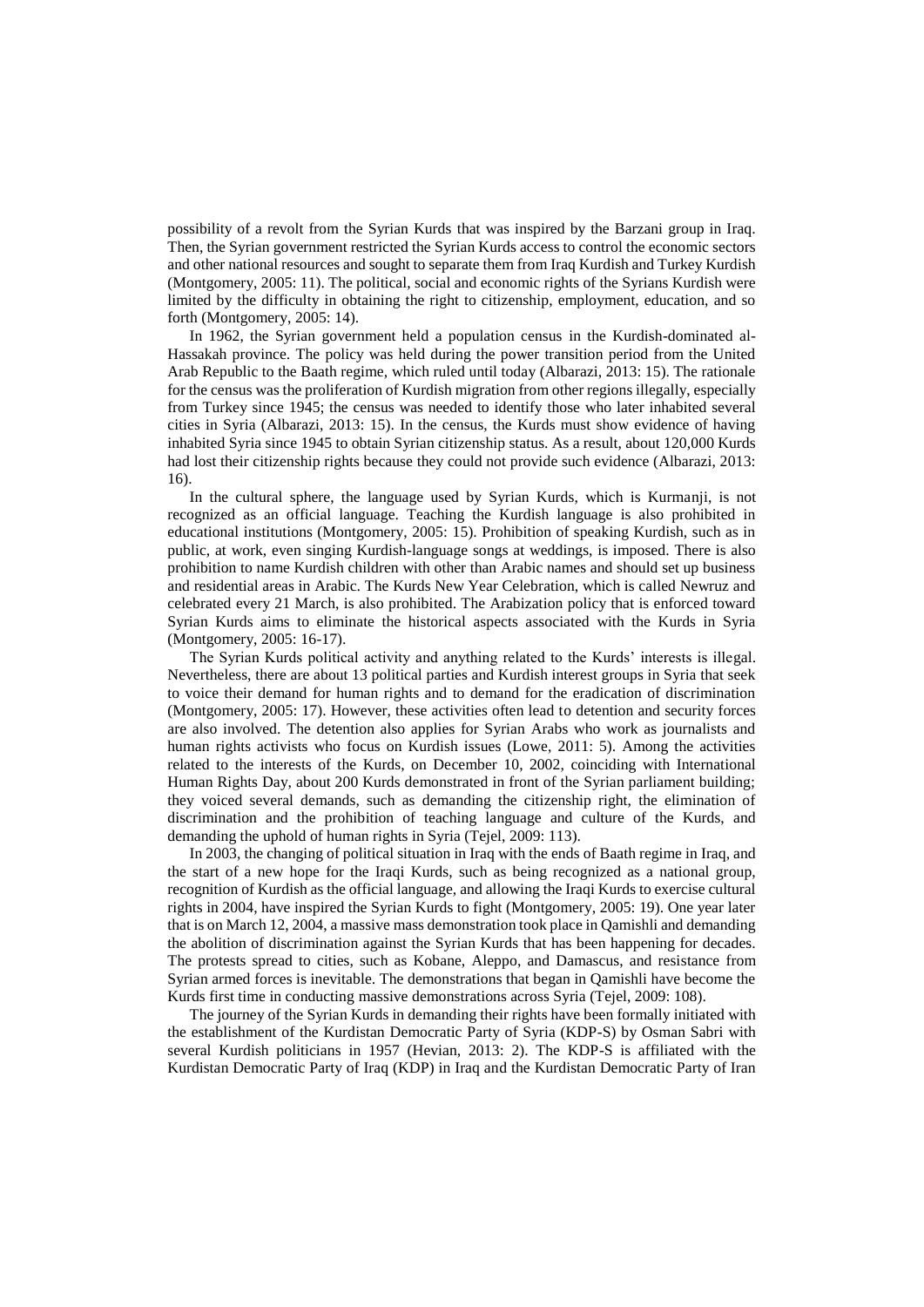(PDKI) in Iran. In addition to the KDP-S, several parties and Syrian Kurds movements have sprung up and participated in the political and social dynamics among the Syrian Kurds. In fact, however, not all of these groups support each other. There are conflicting interests among Syrian Kurds groups. In 1965, the establishment of Kurdish Democratic Progressive Party in Syria (KDPP), which was initially broke away with the KDP-S, resulting in a rivalry between the two (Hevian, 2013: 9). In 2003, the establishment of Democratic Union Party (PYD), which ideology was affiliated with the PKK in Turkey and has a military wing called Popular Defence Committees (YPG), is opposed to KDPS. PYD is the member of Union of Kurdistan Communities (KCK) that was the lead organization of Turkish PKK ideology supporting groups. KDPP, in its development, has a relatively good relationship with PYD and PKK. In 2005, The Kurdish Freedom Party, often called as Azadi, was established and, in its development, became an opposition group for PYD and YPG. Furthermore, in 2009, the Kurdish Union Party, called as Yekiti, was established and has characteristics as a group that put forward the values of democracy, pluralism and human rights, and supported the creation of an autonomous government for Syrian Kurds, similar to the case with the Kurdish Regional Government (KRG) in Iraq (Hevian, 2013 : 10-12).

| <b>Party Name</b>                                                         | Year of<br><b>Establishment</b> | <b>Party Affiliation</b>                                                                                                                          | <b>Opposition Party</b>                                                                                                               |
|---------------------------------------------------------------------------|---------------------------------|---------------------------------------------------------------------------------------------------------------------------------------------------|---------------------------------------------------------------------------------------------------------------------------------------|
| Kurdistan<br><b>Democratic Party</b><br>of Syria (KDPS)                   | 1957                            | Kurdistan<br>Democratic Party of<br>Iraq; Kurdistan<br>Democratic Party of<br>Iran:                                                               | Kurdish Democratic<br>Progressive Party in<br>Syria (KDPP);<br>Democratic Union<br>Party (PYD)                                        |
| <b>Kurdish</b><br><b>Democratic</b><br><b>Progressive Party</b><br>(KDPP) | 1965                            | Democratic Union<br>Party (PYD);<br>Patriotic Union of<br>Kurdistan (PUK)<br>Iraq; Komala Iran                                                    | Kurdistan<br>Democratic Party of<br>Syria (KDP-S)                                                                                     |
| <b>Democratic Union</b><br>Party (PYD)                                    | 2003                            | Partiye Kurkuran<br>Kurdistan (PKK)<br>Turki; Kurdish<br>Democratic<br>Progressive Party<br>(KDPP); Patriotic<br>Union of Kurdistan<br>(PUK) Iraq | Kurdistan<br>Democratic Party of<br>Syria (KDP-S); The<br>Kurdish Freedom<br>Party/Azadi,<br>Kurdistan<br>Democratic Party of<br>Iraq |
| <b>The Kurdish</b><br>Freedom<br>Party/Azadi                              | 2005                            | Kurdistan<br>Democratic Party of<br>Syria (KDPS)                                                                                                  | Democratic<br>Progressive Party<br>(KDPP)                                                                                             |
| <b>Kurdish Union</b><br><b>Party</b>                                      | 2009                            | Kurdish Regional<br>Government (KRG)<br>Iraq                                                                                                      |                                                                                                                                       |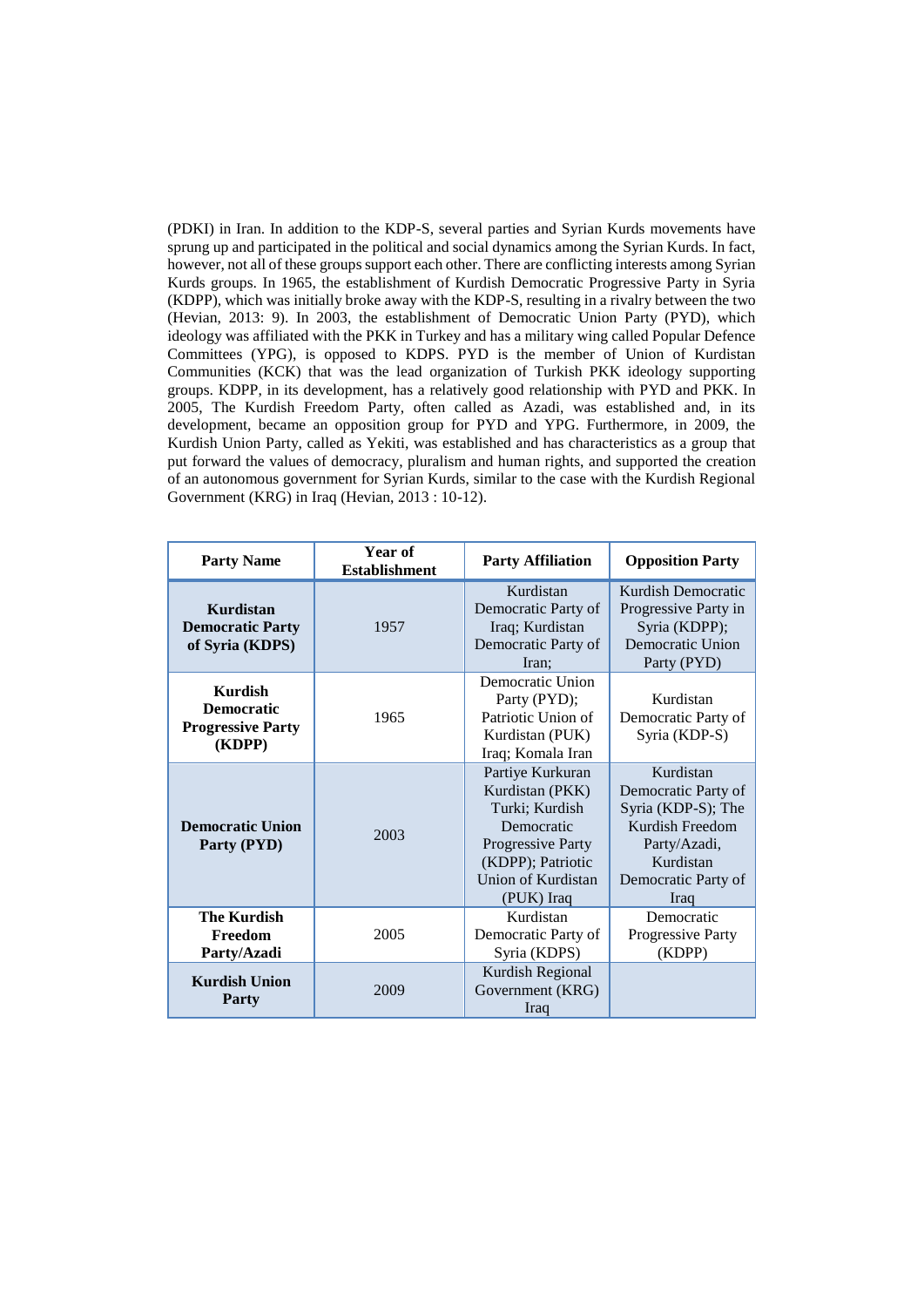# **5. SYRIAN KURDS STRATEGIES AFTER THE SYRIAN POLITICAL TURMOIL 2011**

The mass demonstrations, which were occurred massively in many cities in Syria to oppose the government of Bashar al-Assad in 2011, marked the occurrence of Arab Spring in Syria. Syrian civilians' march on the street to protest the regime's actions and demand political change ultimately triggered a bloody tragedy between civilians and the military. The Syrian Kurds made use of the political instability to organize movements for their interests. The Bashar al-Assad regime tried to dampen the emergence of new factions within the Kurdish group by promising them citizenship rights. However, until March 2012, there were only about 6,000 Syrian Kurds citizens who have been granted citizenship (Broker, 2016: 10). In addition, another policy was made by the Syrian government to prevent the demonstration from the Kurds was the inclusion of delegates from the government of the Baath Party, as well as the party itself, in Newroz Festival celebrations on March 21, 2011, despite the prohibition of this festival in the previous years (Hossino & Tanir, 2012: 3).

Massive demonstrations occurred throughout Syria, including in Kurdish-dominated cities. While the demonstrations in some cities like Damascus, Idlib, Daraa were massively happened, the upheaval against the regime of Bashar al-Assad in the cities inhabited by the Syrian Kurds is not particularly prominent. The notion that the Syrian Kurds is not too serious in opposing al-Assad's regime is widely spread among the Arab people. Other regime opposition groups have echoed the accusations that the Syrian Kurds has become the extension of al-Assad's regime in political turmoil since 2011. The reasons of the Syrian Kurds' lack of participation in the beginning of the rebellion against the regime were the memory that occurred at Qamishli that happened to them in 2004 still lingers and has become a scourge for them (Middle East Report, 2013: 7). In responding to accusations imposed by Arab society, the Kurdish groups consolidate and define themselves as a part of the opposition against the al-Assad regime. On October 26, 2011, a Kurdish National Council (KNC) was established by Massoud Barzani, the president of the Iraqi KRG. KNC is an organization that leads more than ten Syrian Kurds groups, one of them is the KDP-S. However, KNC and PYD have declared a feud toward PYD that refuse to join the KNC. One of the factors is the KRG's closeness with Turkey that PYD feared would be the main supporter of KNC. This split made the KNC more involving the outside Syrian Kurds in its performance and the KNC leadership was transferred to Erbil in the Iraqi Kurdistan region (Gunes & Lowe, 2015: 5).

On the other hand, Syrian Kurds groups incorporated in the KNC initially wanted to join the Syrian National Council (SNC), which was established in Turkey in 2011, that is the organization that leads the opposition against the regime of Bashar al-Assad. Unfortunately, there was a dispute between the two that was caused by the refusal of the SNC at the request of the KNC to establish an autonomous government for the Syrian Kurds after Assad's reign ends. In 2012, the publication of "National Charter: The Kurdish Issue in Syria" that exclude the recognition of Kurdish rights, one of which is the absence of the Kurdish language as a national language as planned when writing the draft, has worsened the relationship between the KNC and the SNC. This situation is aggravated by the KNC accusation toward Turkey of being the one behind the SNC policies and deliberately disuniting Syrian Kurds with other Syrian people (Gunes & Lowe, 2015: 10).

A few months after the establishment of the KNC, specifically in December 2011, a counterorganization was established because of the Turkish PKK's, called as the National Coordination Body for Democratic Change (Tevgera Kurden Democrat / TEV-DEM), initiation. This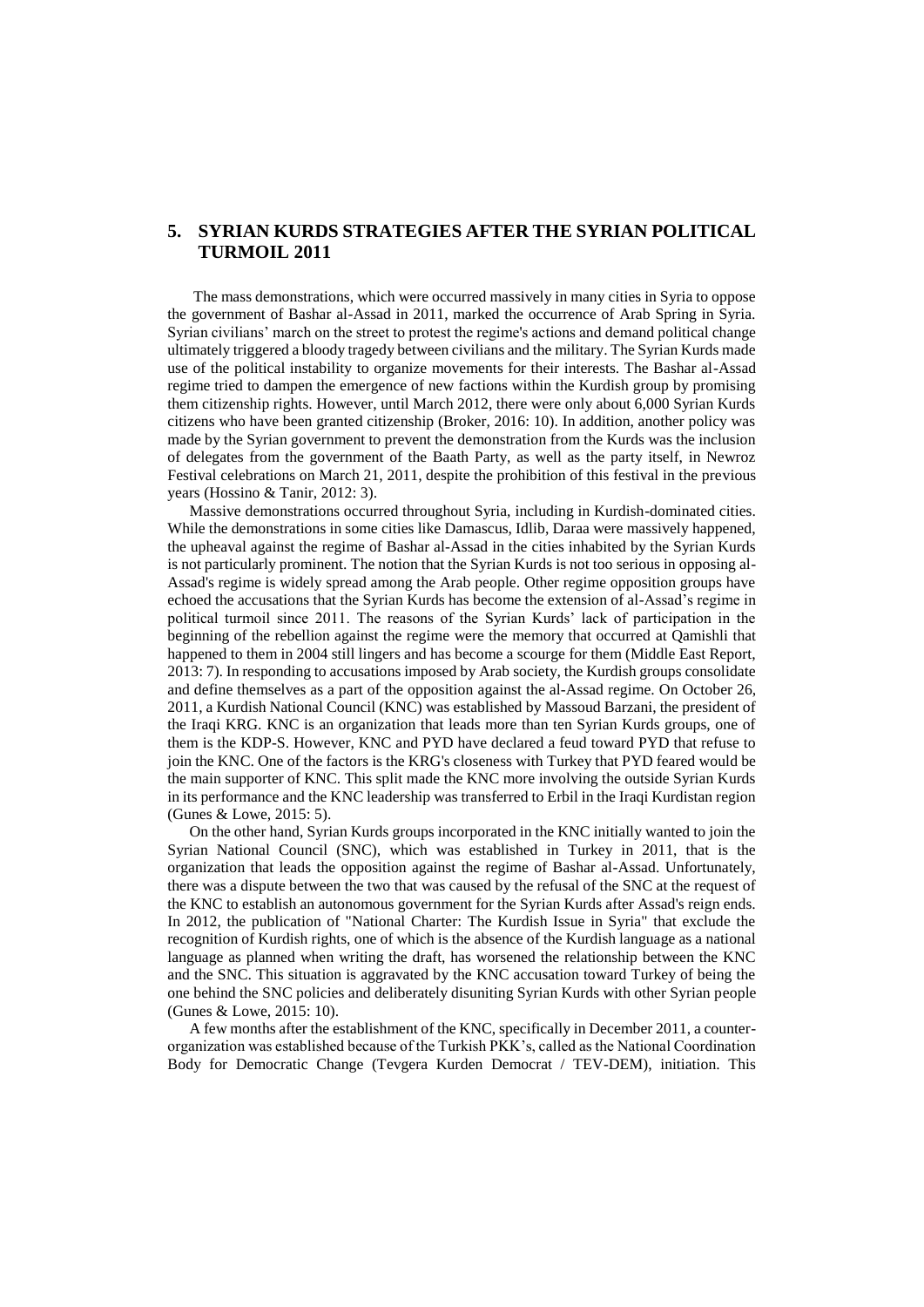organization oversees the PKK's affiliated groups in Syria, one of which is PYD (Orhan, 2016: 3). This organization was formed as an effort to counter the influence of the Iraqi Kurds in Syria. However, Massoud Barzani seeks to dampen the rivalry between PYD and KNC, which are the organizations of Iraqi KRG armies, by working together under the Erbil Agreement in July 2012 that focuses on strengthening the armed forces of both sides as well as the establishment of the Supreme Kurdish Council to avoid conflict between the Kurds (Mansour, 2012: 4). In fact, PYD and KNC tend to run independently in reality.

In July 2012, or shortly after the Erbil Agreement, political instability occurred in the Syrian capital city, Damascus, when an uprising of opposition groups and bomb attacks killed four people from the Bashar al-Assad family; as the results, the Syrian military forces (Syrian Arab Armies) left the Syrian Kurdistan region to consolidate in the capital city (Caves, 2012: 2). PYD and its military wing, YPG, made use of the vacuum in the Syrian Kurdistan region by taking control the Afrin, Kobane, and Cezire areas. In November 2013, PYD established a de facto government in Rojava (northern Syria covering three aforementioned provinces, Afrin, Kobane, and Cezire). The establishment of this autonomous government in the northern Kurdistan region of Syria has exploited the political crisis that occurred in Syria. In its development, PYD became the largest Kurdish organization group in Syria (Broker, 2016: 11-12).

In the development of the Syrian conflict over the past few years, there has been a dynamic relationship among the Kurdish political movements groups in Syria. PYD, as the de facto holder of the autonomous region of Rojava, is rumoured to have close ties to the Bashar al-Assad regime, in which this regime has "given" power to PYD and mutual enemies that both parties have, which are the rebel jihadist groups and Turkish (Gunes & Lowe, 2015: 6). In the report from International Crisis Group 2014, PYD had received material assistance from the Bashar al-Assad regime. This issue is the reason of other Syrian Kurds groups' accusation toward PYD, in which it said that PYD's position tends to be ambiguous and opportunistic in the Syrian Revolution (Broker, 2016: 15).

Politically, Syrian Kurds groups tend to be fragmented despite the similarity of their main interests that is to get the right to self-determination and to be recognized as an equal nation. Inspired by the success of the Iraqi Kurds, which had established the autonomous government in Iraq, the KRG, and the Democratic Confederalism ideology echoed by Abdullah Ocalan, the PKK leader in Turkey, the Syria Kurdish aspire to unite under a democratic government that runs independently but still being the part of Syrian Republic. These interests are explained further by the KNC that demands constitutional recognition of the Kurdish national identity, the abolition of discriminatory laws and policies, such as the ban to speak Kurdish and to establish of Kurdish schools, as well as the decentralized government (Hevian, 2013: 5). A decentralized and federated government is considered as the alternative for the Syrian future, which is certainly in harmony with the interests of the Syrian Kurds who want to be free from all forms of discrimination that they have been experiencing for decades. The interests that have been fought finally paid off with the success of the PYD's strategy in making use of the political situation in Syria, which is by taking over the northern region of Syria and declaring an autonomous government called Rojava.

### **6. CONCLUSION**

Political instability in Syria since 2011 has been a momentum for the Syrian Kurds people to show their existences again after the Qamishli events in 2004 and after experiencing many social, political, and cultural discrimination for decades. It is also a moment for the Kurds to realize the importance of establishing an autonomous government despite many disputes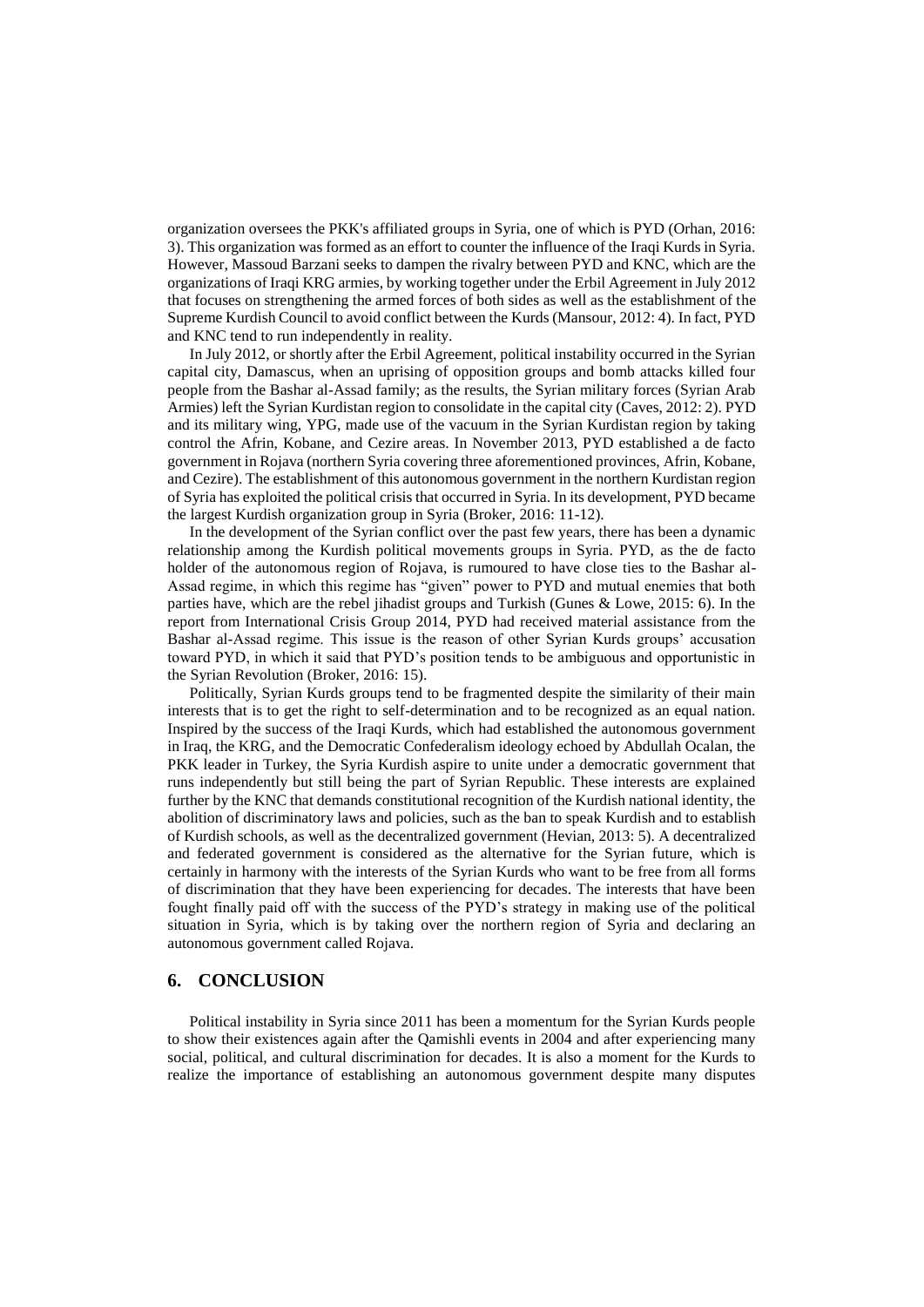occurred among Kurdish groups. They utilized the chaotic situation in Syria by launching a strategy of declaring autonomous regions in northern Syria, the Kurdish people of Syria is considered to be quite successful in scoring gold ink in its own history which is a stage of realizing the interests that have been fought for decades.

#### **ACKNOWLEDGEMENT**

This research based on grant scheme of PITTA (Publikasi International Terindeks untuk Tugas Akhir) or also known as Indexed International Publications for Final Projects toward Universitas Indonesia students. Thank you to The Directorate of Research and Community Engagement of Universitas Indonesia (DRPM UI).

#### **REFERENCES**

- [1]. Albarazi, Zahra, "The Stateless Syrians", Report of the Middle East and North Africa Nationality and Statelessness Research Project, Tilburg Universty, 2013
- [2]. Bookchin, Murray, Social Ecology and Communalism, Oakland: AK Press, 2006
- [3]. Bröker, Laura, Paper: "Any Hope for a Kurdish State? The United States, Germany and the Prospects of Kurdish Self-Determination", Heinrich-Böll-Stiftung North America, Washington DC, 2016.
- [4]. Caves, John "Syrian Kurds and the Democratic Union Party (PYD)", Backgrounder, Institute of Study of War, 2012
- [5]. Gunes, Cengiz, dan Lowe, Robert, Research Paper: "The Impact of the Syrian War on Kurdish Politics Across the Middle East", Middle East and North Africa Program, Chatham House, The Royal Institute of International Affairs, July 2015
- [6]. Gunter, Michael M. "The Kurdish Question in Perspective", World Affairs, Vol. 166, No. 4, Spring 2004, pp. 197-205
- [7]. Hevian, Rodi, "The Main Kurdish Political Parties in Iran, Iraq, Syria, and Turkey: A Research Guide", Middle East Review of International Affairs, Vol. 17, No. 2 Summer 2013
- [8]. Hossino, Omar, dan Tanir, Ilhan, "The Decisive Minority: The Role of Syria's Kurds in the Anti-Assad Revolution", Henry Jackson Society Report, March 2012
- [9]. Jamaludin, Fahmi, Tesis: "Kebijakan Luar Negeri Turki dalam Mengatasi Masalah Konflik Etnis dengan Bangsa Kurdi", Ilmu Hubungan Internasional, FISIP Universitas Indonesia, 2001
- [10]. Knappert, Jan, "The Kurds: A Brief History", International Journal on World Peace, Vol. 10, No. 2, June 1993, pp. 67-70
- [11]. Lowe, Robert, "Studying the Kurds in Syria: Challenges and Opportunities", Syrian Studies Association Newsletter, Vol. 16 No. 1, 2011
- [12]. Mansour, Renad, "The Role of Iraqi Kurdistan in the Syrian-Kurd Pursuit of Autonomy", Report: Al-Jazeera Center for Studies, 2012
- [13]. McAdams, Doug, Comparative Perspectives on Social Movements: Political Opportunities, Mobilizing Structures, and Cultural Framings, Cambridge: Cambridge University Press, 1996
- [14]. Melson, Robert, dan Wolpe, Howard, "Modernization and the Politics of Communalism: A Theoritical Perspective", The American Political Science Review, Vol. 64 Issue 4, 1970